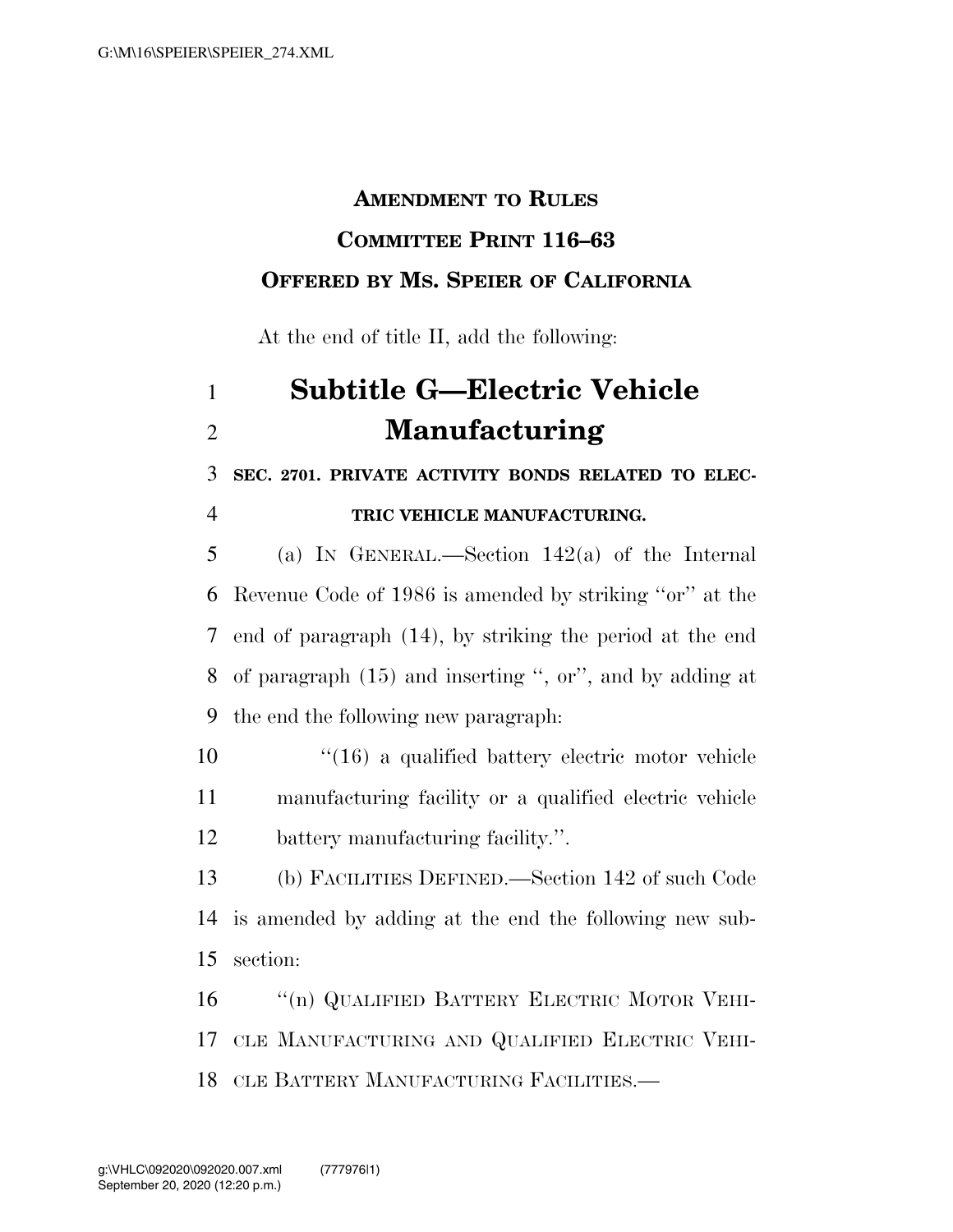| $\mathbf{1}$   | "(1) IN GENERAL.—For purposes of subsection      |
|----------------|--------------------------------------------------|
| $\overline{2}$ | $(a)(16)$ —                                      |
| 3              | $\lq\lq$ the term 'qualified battery electric    |
| $\overline{4}$ | motor vehicle manufacturing facility' means a    |
| 5              | battery electric motor vehicle manufacturing fa- |
| 6              | cility designated by the Secretary under this    |
| 7              | subsection, and                                  |
| 8              | "(B) the term 'qualified electric vehicle        |
| 9              | battery manufacturing facility' means an elec-   |
| 10             | tric vehicle battery manufacturing facility des- |
| 11             | ignated by the Secretary under this subsection.  |
| 12             | "(2) BATTERY ELECTRIC MOTOR VEHICLE MAN-         |
| 13             | UFACTURING FACILITY.—For purposes of this sub-   |
| 14             | section-                                         |
| 15             | "(A) IN GENERAL.—The term 'battery               |
| 16             | electric motor vehicle manufacturing facility'   |
| 17             | means a facility for manufacturing battery elec- |
| 18             | tric motor vehicles.                             |
| 19             | "(B) BATTERY ELECTRIC MOTOR VEHI-                |
| 20             | CLES.—The term 'battery electric motor vehicle'  |
| 21             | means an automobile which is powered by a        |
| 22             | battery electric drive train and which produces  |
| 23             | zero exhaust emissions of any criteria pollutant |
| 24             | (including any precursor pollutant) or green-    |
| 25             | house gas (other than emissions from air condi-  |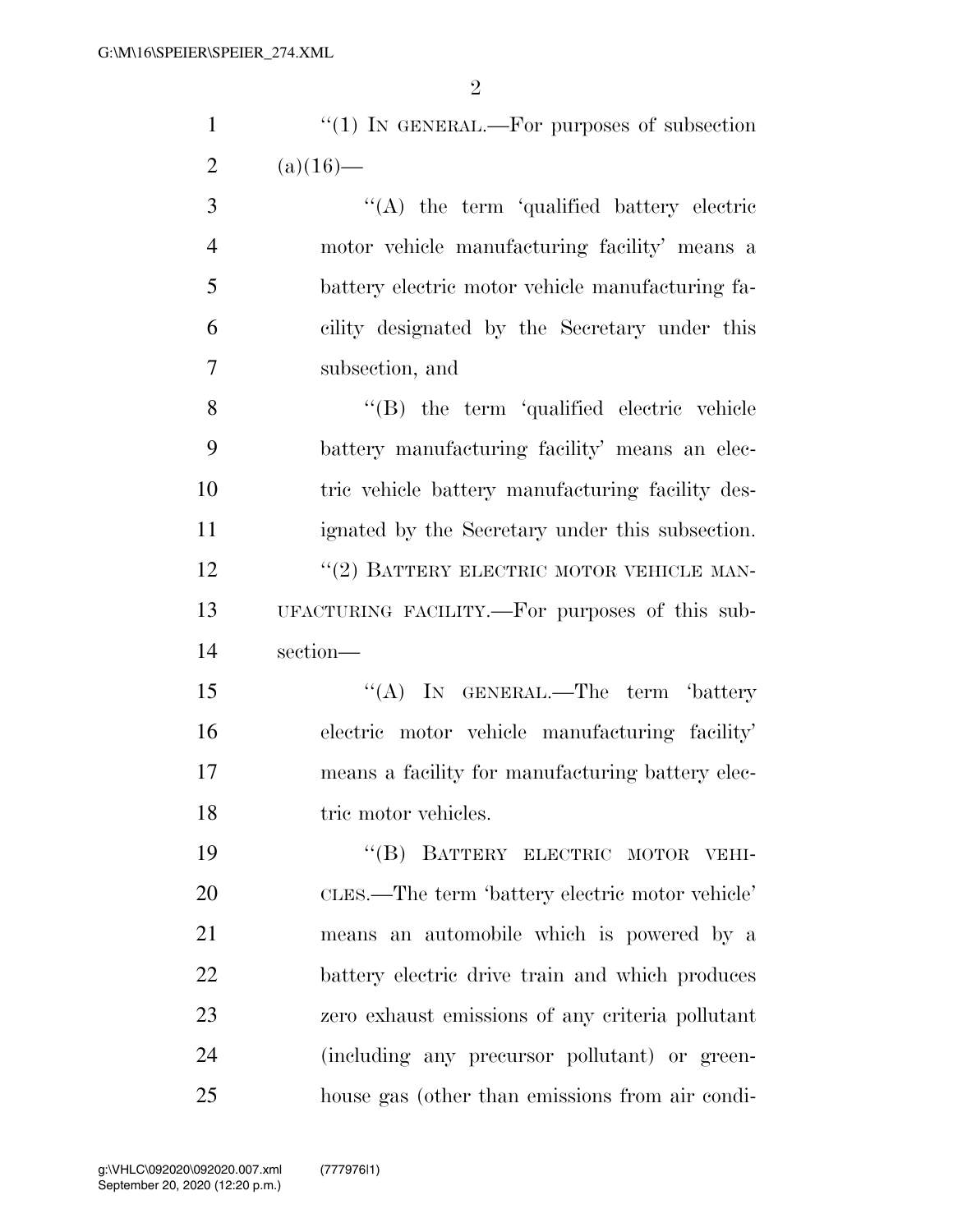| $\mathbf{1}$   | tioning systems) under any possible operational       |
|----------------|-------------------------------------------------------|
| $\overline{2}$ | modes or conditions.                                  |
| 3              | "(3) ELECTRIC VEHICLE BATTERY MANUFAC-                |
| $\overline{4}$ | TURING FACILITY.—The term 'electric vehicle bat-      |
| 5              | tery manufacturing facility' means a facility for     |
| 6              | manufacturing batteries for use in battery electric   |
| 7              | motor vehicles.                                       |
| 8              | "(4) AGGREGATE LIMITATION ON DESIGNA-                 |
| 9              | TIONS.-                                               |
| 10             | "(A) IN GENERAL.—An issue shall not be                |
| 11             | treated as an issue described in subsection           |
| 12             | $(a)(16)$ if the aggregate face amount of bonds       |
| 13             | issued by the State or local government pursu-        |
| 14             | ant thereto for any facility (when added to the       |
| 15             | aggregate face amount of bonds previously so          |
| 16             | issued for such facility) exceeds the amount al-      |
| 17             | located to such facility by the Secretary under       |
| 18             | this subsection.                                      |
| 19             | "(B) AGGREGATE LIMITATION.—The Sec-                   |
| 20             | retary many not allocate<br>than<br>more              |
| 21             | $$15,000,000,000$ to facilities designated under      |
| 22             | this subsection.                                      |
| 23             | "(5) STANDARDS FOR DESIGNATION.—The Sec-              |
| 24             | retary shall not designate a facility for purposes of |
| 25             | this subsection unless—                               |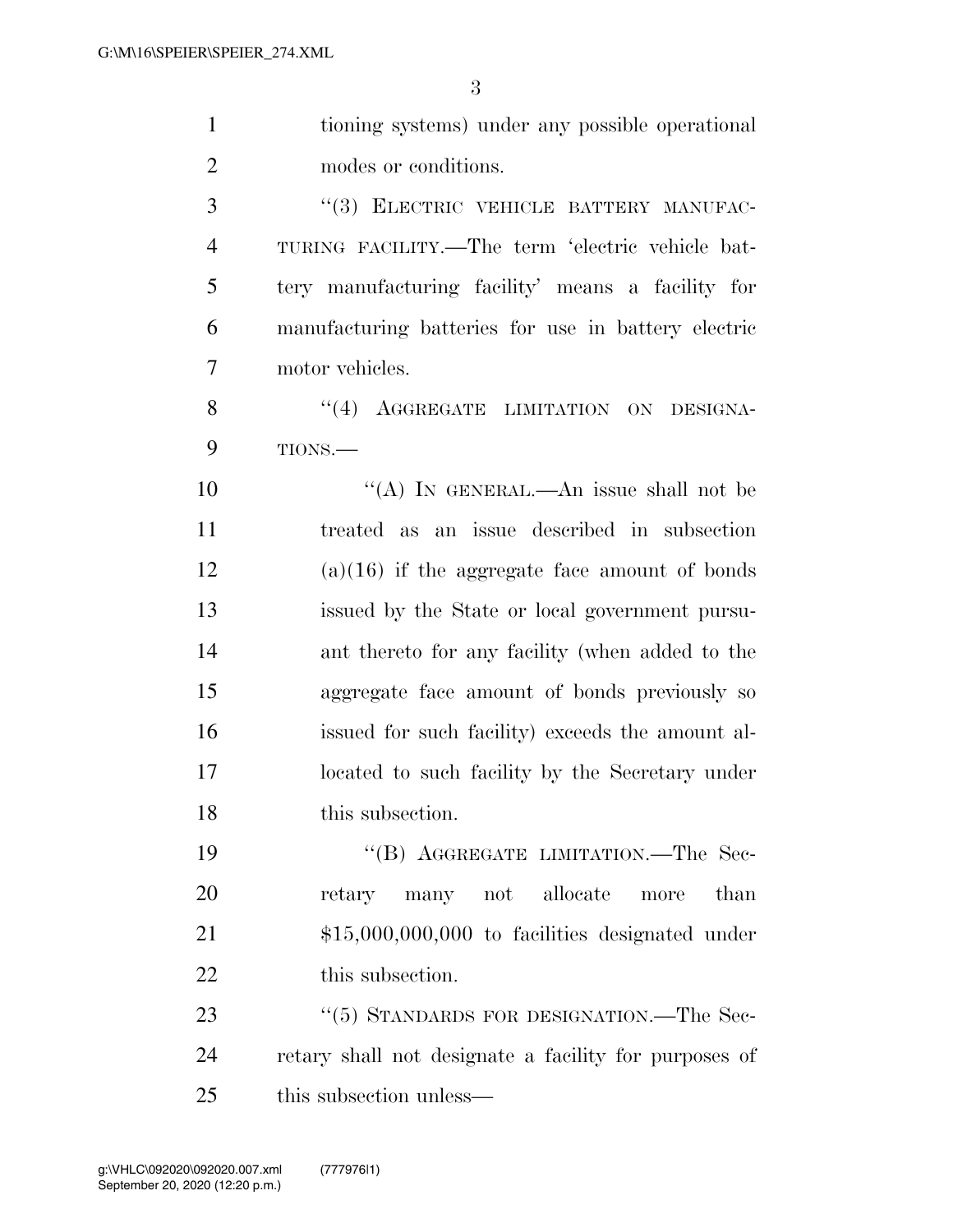| $\mathbf{1}$   | $\lq\lq$ an application has been submitted to            |
|----------------|----------------------------------------------------------|
| $\overline{2}$ | the Secretary with respect to such facility which        |
| 3              | meets the requirements of paragraph (7),                 |
| $\overline{4}$ | $\lq\lq (B)$ such facility is located in the United      |
| 5              | States,                                                  |
| 6              | "(C) such facility has been nominated by a               |
| 7              | State or local government during the 180-day             |
| 8              | period ending with the date of such application,         |
| 9              | and                                                      |
| 10             | "(D) such State or local government pro-                 |
| 11             | vides written assurances of the accuracy of the          |
| 12             | application with respect to such facility.               |
| 13             | "(6) PRIORITY FOR RETOOLING OF EXISTING                  |
| 14             | FACILITIES.—The Secretary shall give priority in         |
| 15             | making designations and allocations under this sub-      |
| 16             | section to the retooling of existing manufacturing fa-   |
| 17             | cilities, especially the oldest facilities or facilities |
| 18             | that have been in existence for at least 20 years        |
| 19             | (whether or not such facilities are idle).               |
| 20             | "(7) CONDITIONAL DESIGNATIONS.—The Sec-                  |
| 21             | retary may approve a designation under this sub-         |
| 22             | section subject to such conditions as the Secretary      |
| 23             | may determine are necessary to satisfy the purposes      |
| 24             | of this subsection or to protect the national security   |
| 25             | interests of the United States.                          |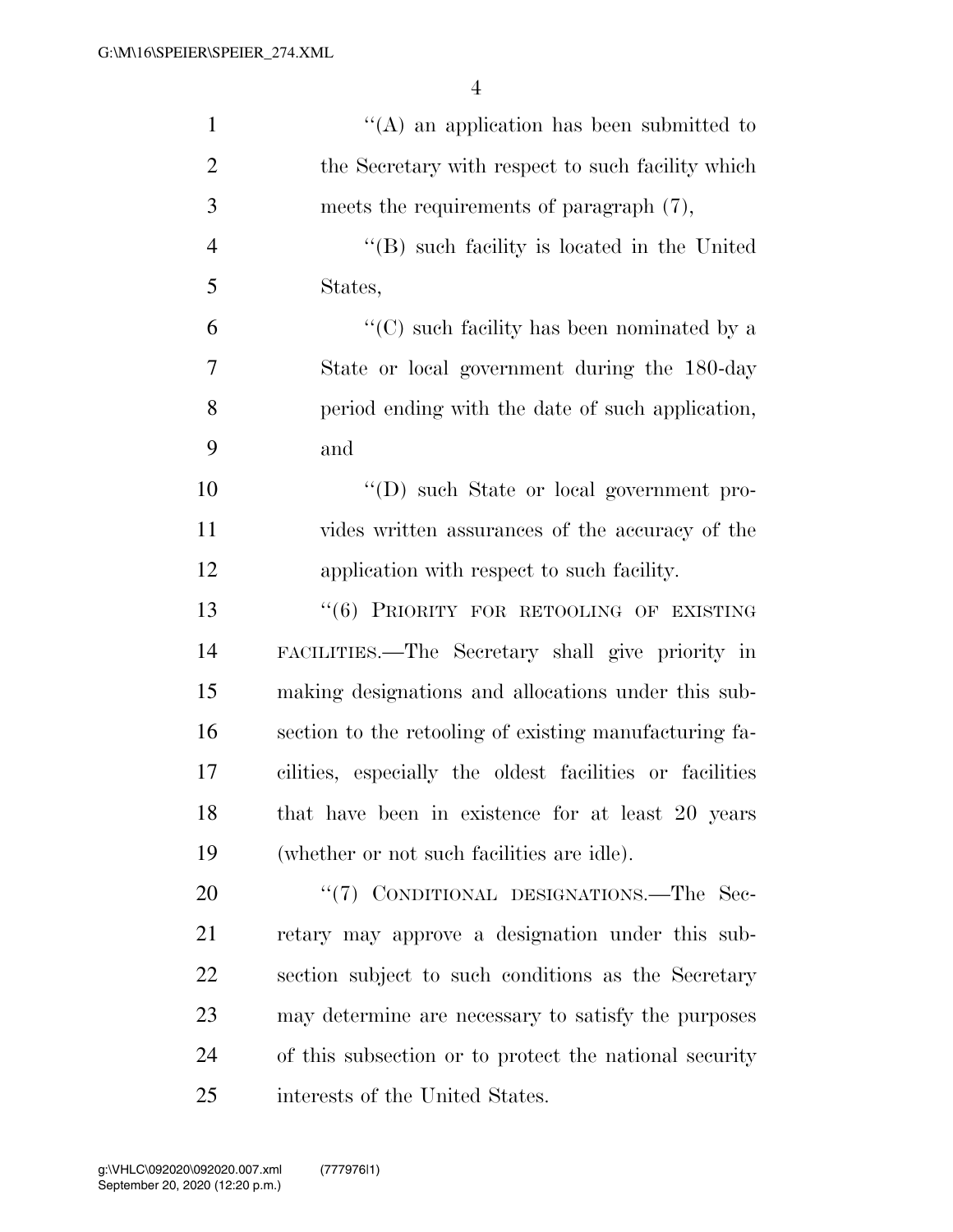| 1              | "(8) APPLICATION.—An application with re-           |
|----------------|-----------------------------------------------------|
| $\overline{2}$ | spect to a facility for designation under this sub- |
| 3              | section shall include—                              |
| $\overline{4}$ | $\lq\lq$ a written agreement that—                  |
| 5              | "(i) all laborers and mechanics em-                 |
| 6              | ployed by contractors or subcontractors             |
| $\overline{7}$ | during construction, alteration, or repair          |
| 8              | that is financed, in whole or in part, by the       |
| 9              | proceeds of the issue shall be paid wages           |
| 10             | at rates not less than those prevailing on          |
| 11             | similar construction in the locality, as de-        |
| 12             | termined by the Secretary of Labor in ac-           |
| 13             | cordance with sections $3141-3144$ , $3146$ ,       |
| 14             | and 3147 of title 40, United States Code,           |
| 15             | and                                                 |
| 16             | "(ii) the Secretary of Labor shall,                 |
| 17             | with respect to the labor standards de-             |
| 18             | scribed in clause (i), have the authority           |
| 19             | and functions set forth in Reorganization           |
| 20             | Plan Numbered 14 of 1950 (5 U.S.C.                  |
| 21             | App.) and section 3145 of title 40, United          |
| 22             | States Code,                                        |
| 23             | "(B) evidence satisfactory to the Secretary         |
| 24             | that the project will improve the global competi-   |
| 25             | tive position of the United States in the electric  |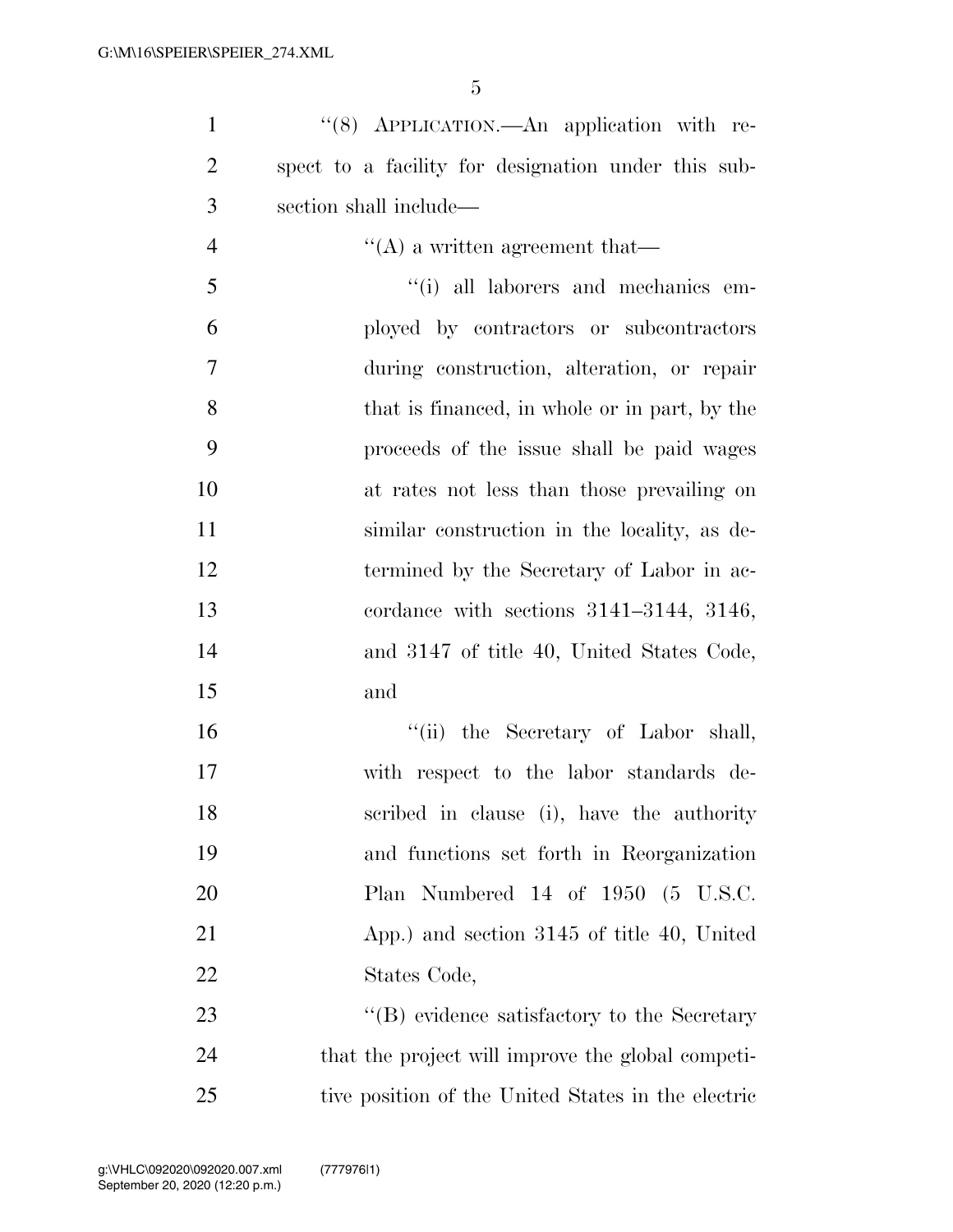vehicle industry, will stimulate the regional economy at the facility location, and will pro- vide quality jobs and labor standards consistent with the United States automobile industry, and

 $\mathfrak{g}$   $\mathfrak{t}$  (C) a demonstration that the facility in- cludes the use of energy efficiency, renewable energy, and other sustainable design features to the extent feasible.

 $(9)$  TIME LIMIT ON EXPENDITURE OF BOND PROCEEDS.—An issue shall not be treated as an issue described in subsection (a)(16) unless at least 95 percent of the net proceeds of the issue are ex- pended for the facility designated under this sub- section within the 5-year period beginning on the date of issuance. If at least 95 percent of such net proceeds is not so expended within such 5-year pe- riod, an issue shall be treated as continuing to be described in subsection (a)(16) if the issuer uses all remaining proceeds of the issue to redeem bonds of 21 the issue within 90 days after the end of such 5-year period. The Secretary, at the request of the issuer, may extend such 5-year period if the issuer estab-lishes that the failure to make such expenditures is